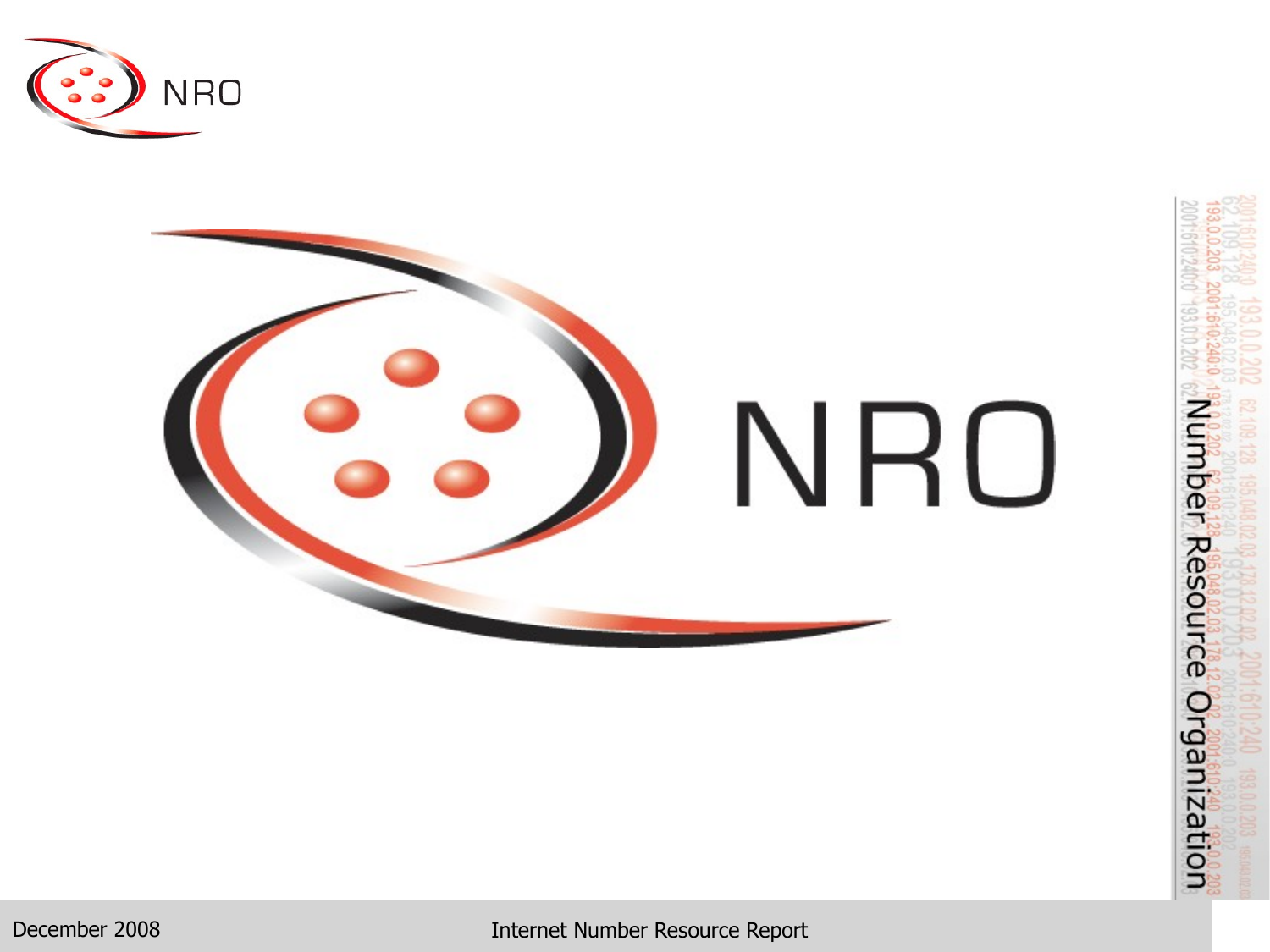

# **INTERNET NUMBER RESOURCE STATUS REPORT**

#### **As of 31 December 2008**

**Prepared by Regional Internet Registries AfriNIC, APNIC, ARIN, LACNIC and the RIPE NCC**

December 2008

Internet Number Resource Report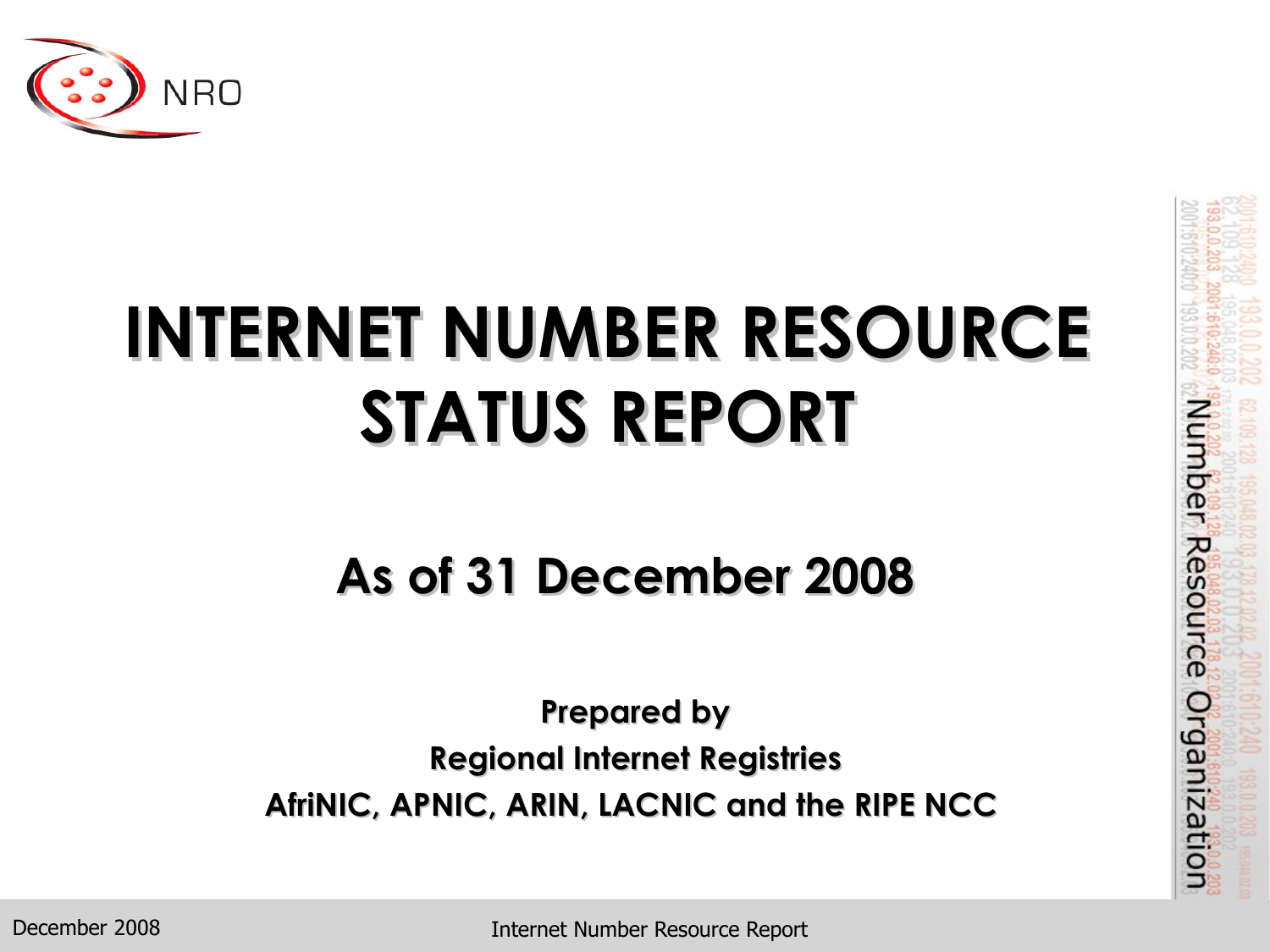

### **IPv4 ADDRESS SPACE**

What is the status of each of the 256 /8s?



December 2008 Internet Number Resource Report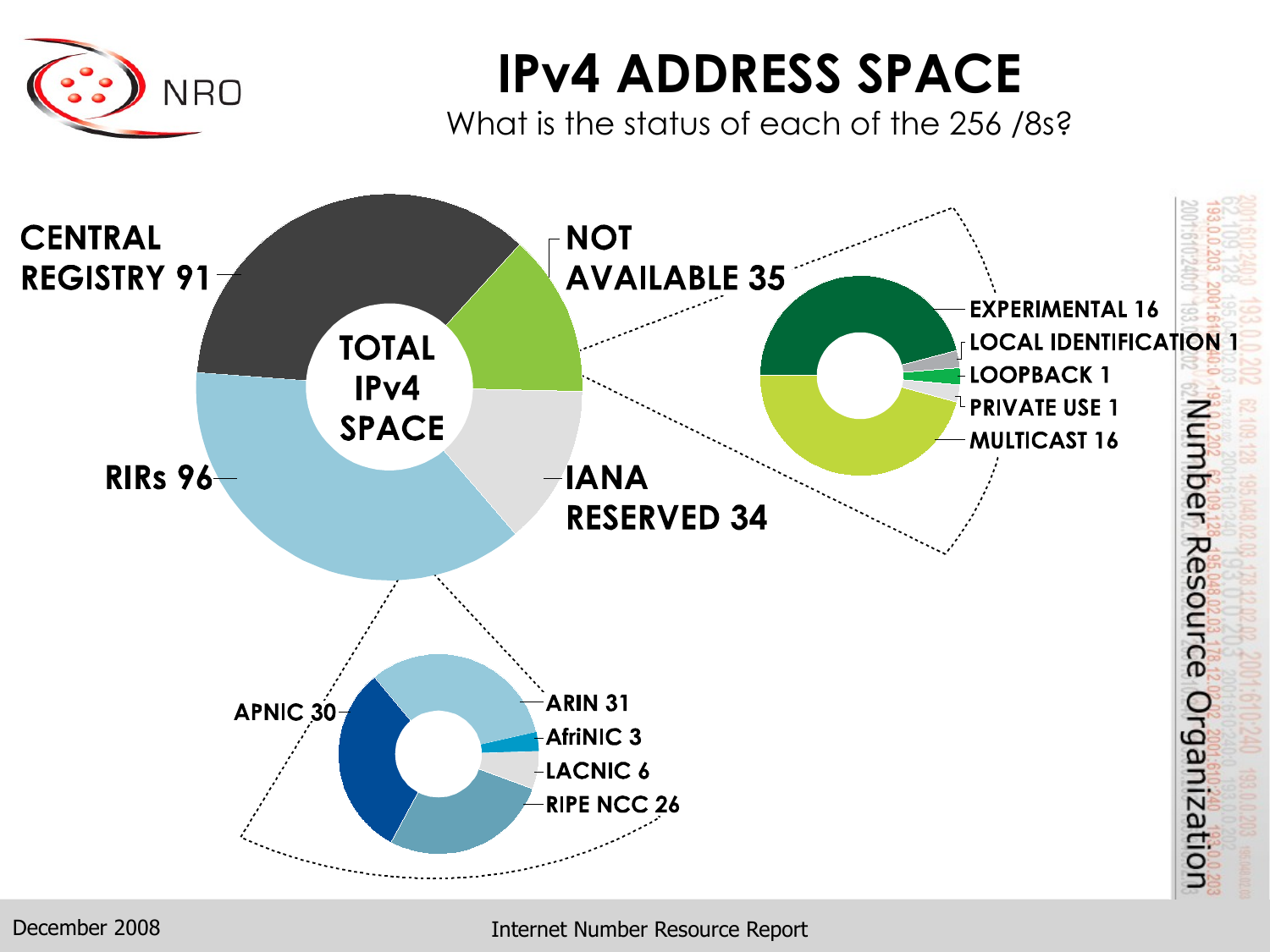

Internet Number Resource Report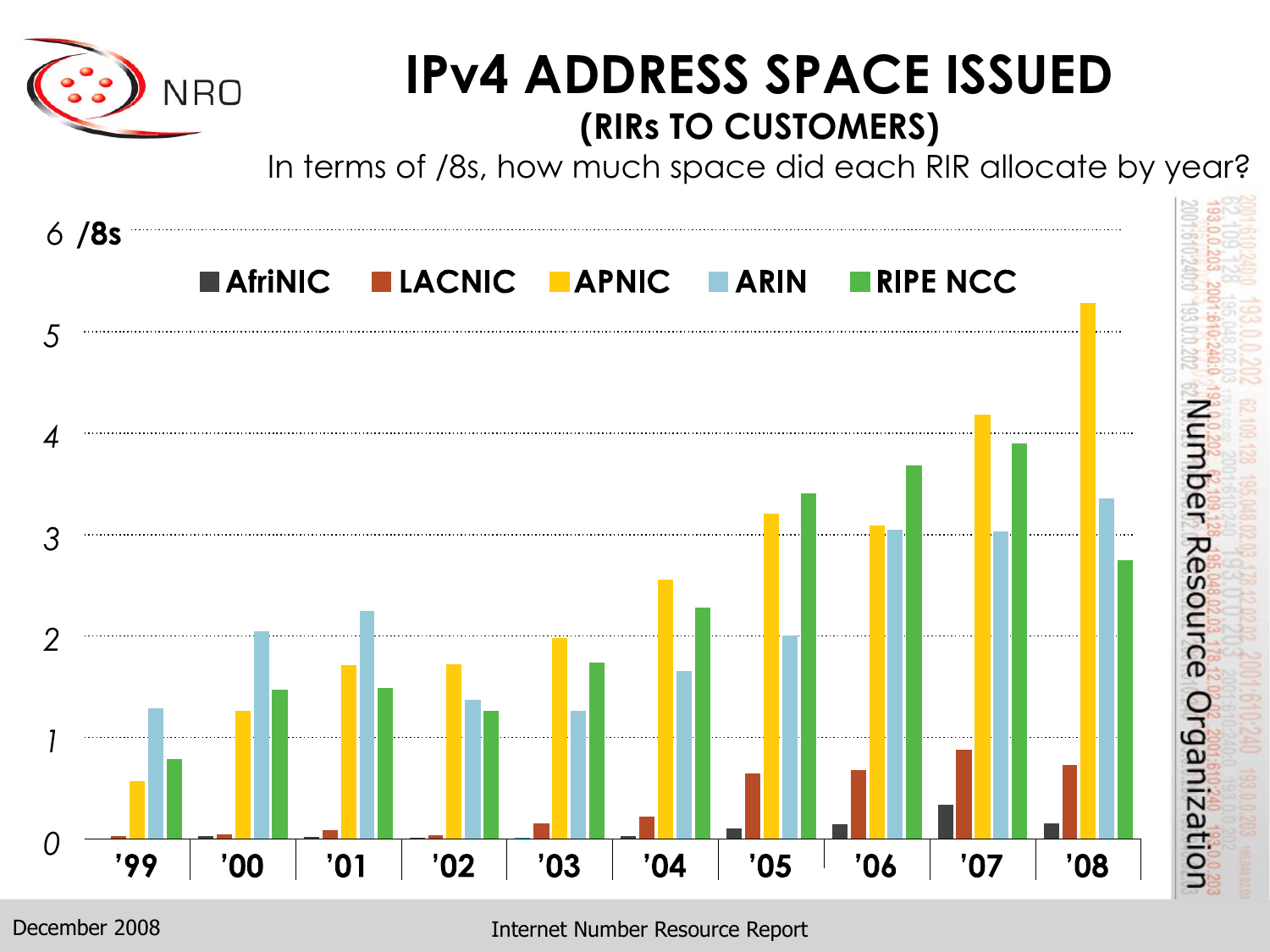

#### **IPv4 ADDRESS SPACE ISSUED (RIRs TO CUSTOMERS)**

In terms of /8s, how much total space has each RIR allocated? (Jan 1999 – Dec 2008)

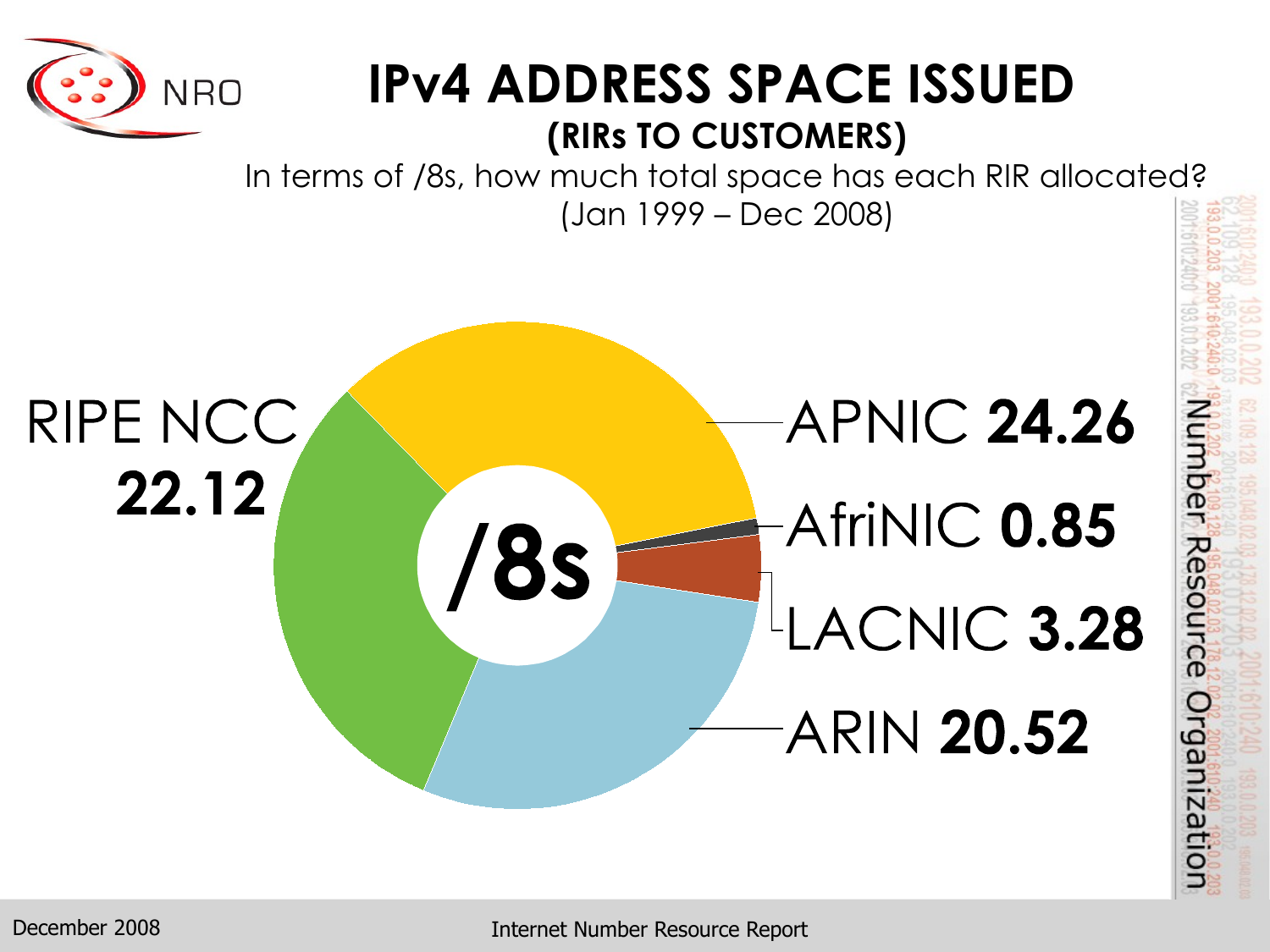

#### **ASN ASSIGNMENTS (RIRs TO CUSTOMERS)**

How many ASNs has each RIR assigned by year?

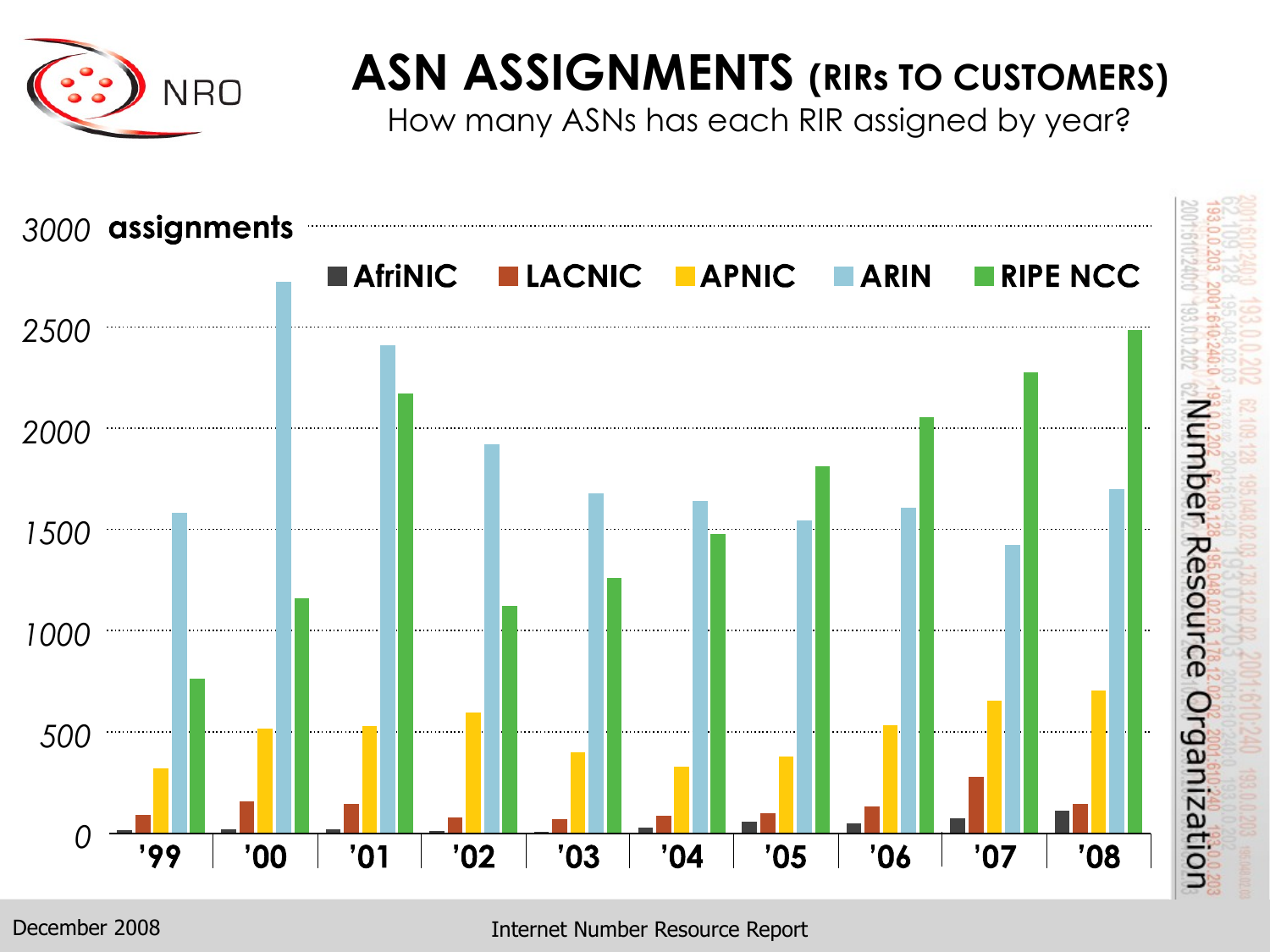

#### **ASN ASSIGNMENTS (RIRs TO CUSTOMERS)**

How many total ASNs has each RIR assigned? (Jan 1999 – Dec 2008)

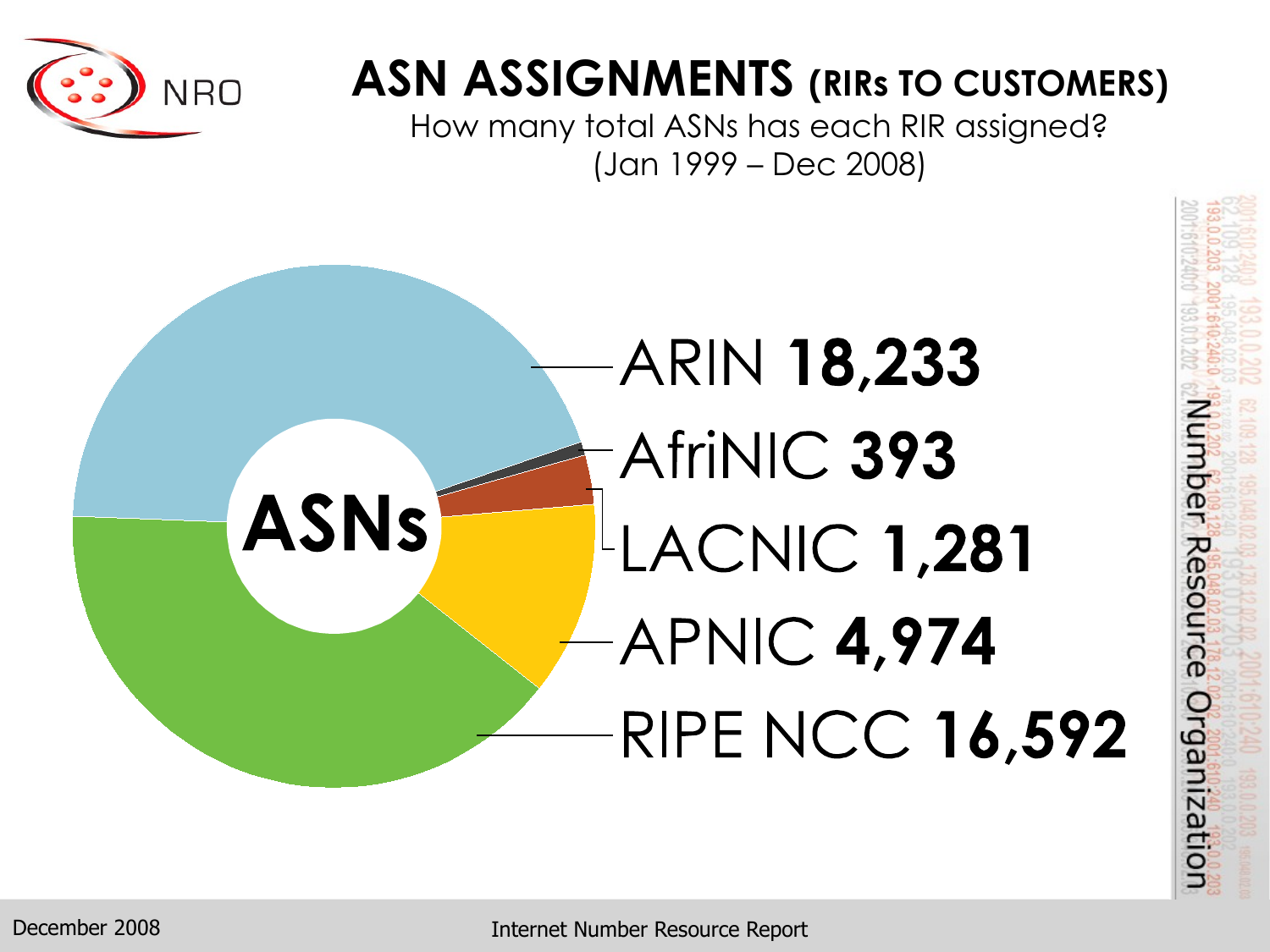

## **IPv6 ADDRESS SPACE**

How much has been allocated to the RIRs?



December 2008

Internet Number Resource Report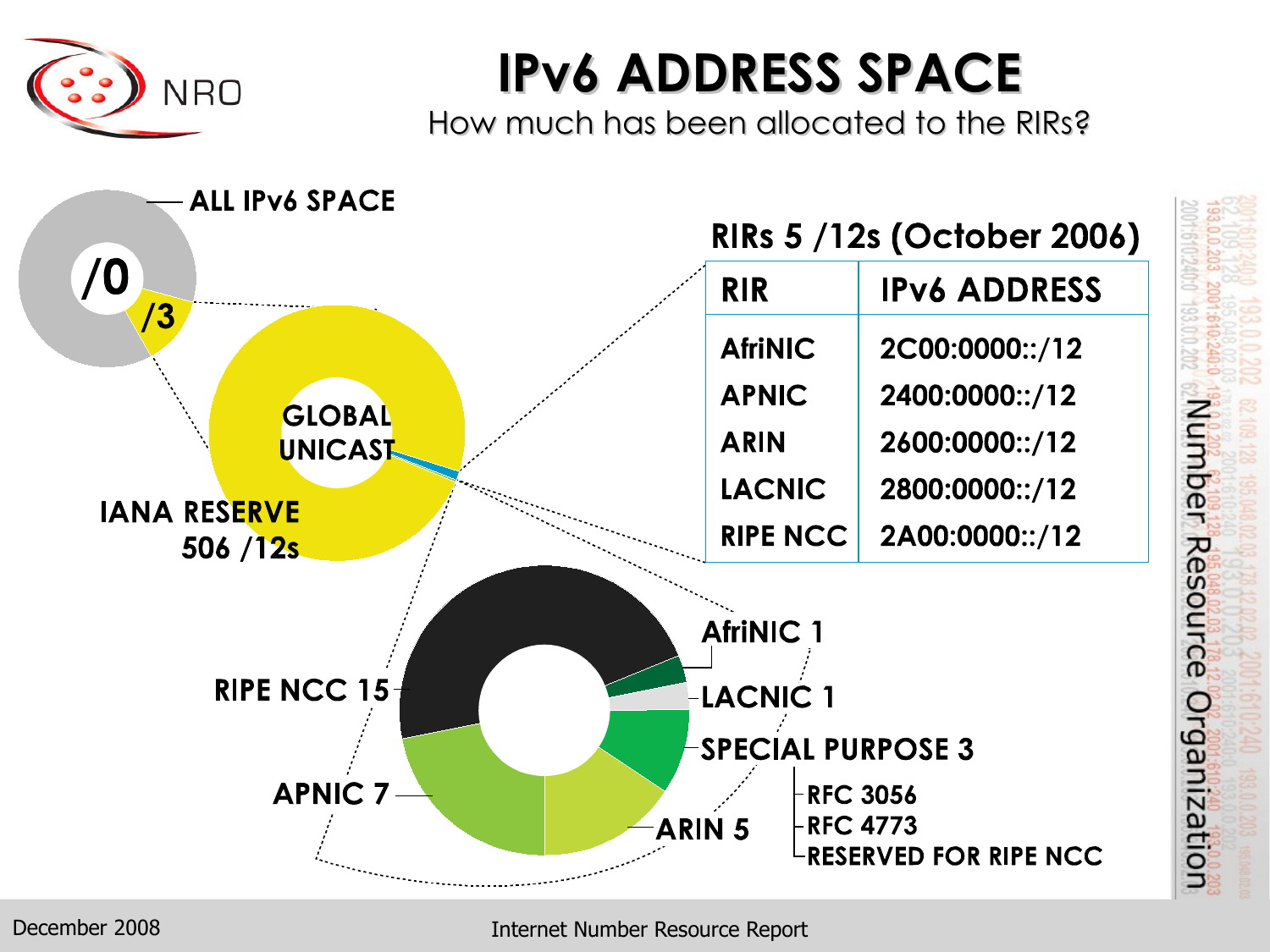

# **IPv6 Allocations RIRs to LIRs/ISPs**

How many allocations have been made by each RIR by year?

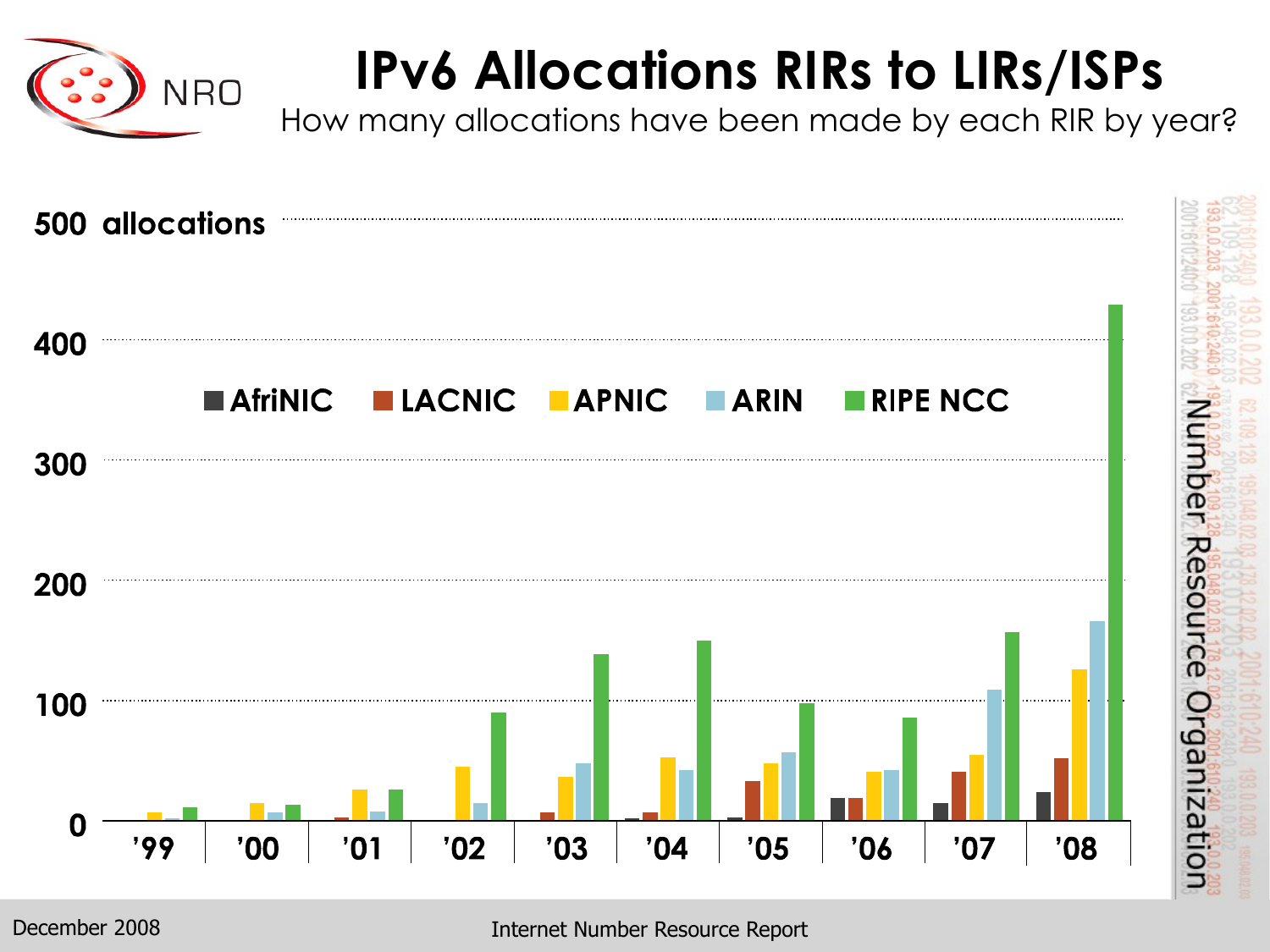

## **IPv6 ALLOCATIONS RIRs to LIRs/ISPs**

(Jan 1999 – Dec 2008)

**How many total allocations have been made by each RIR?** **In terms of /32s, how much total space has each RIR allocated?**



Number Resource Organization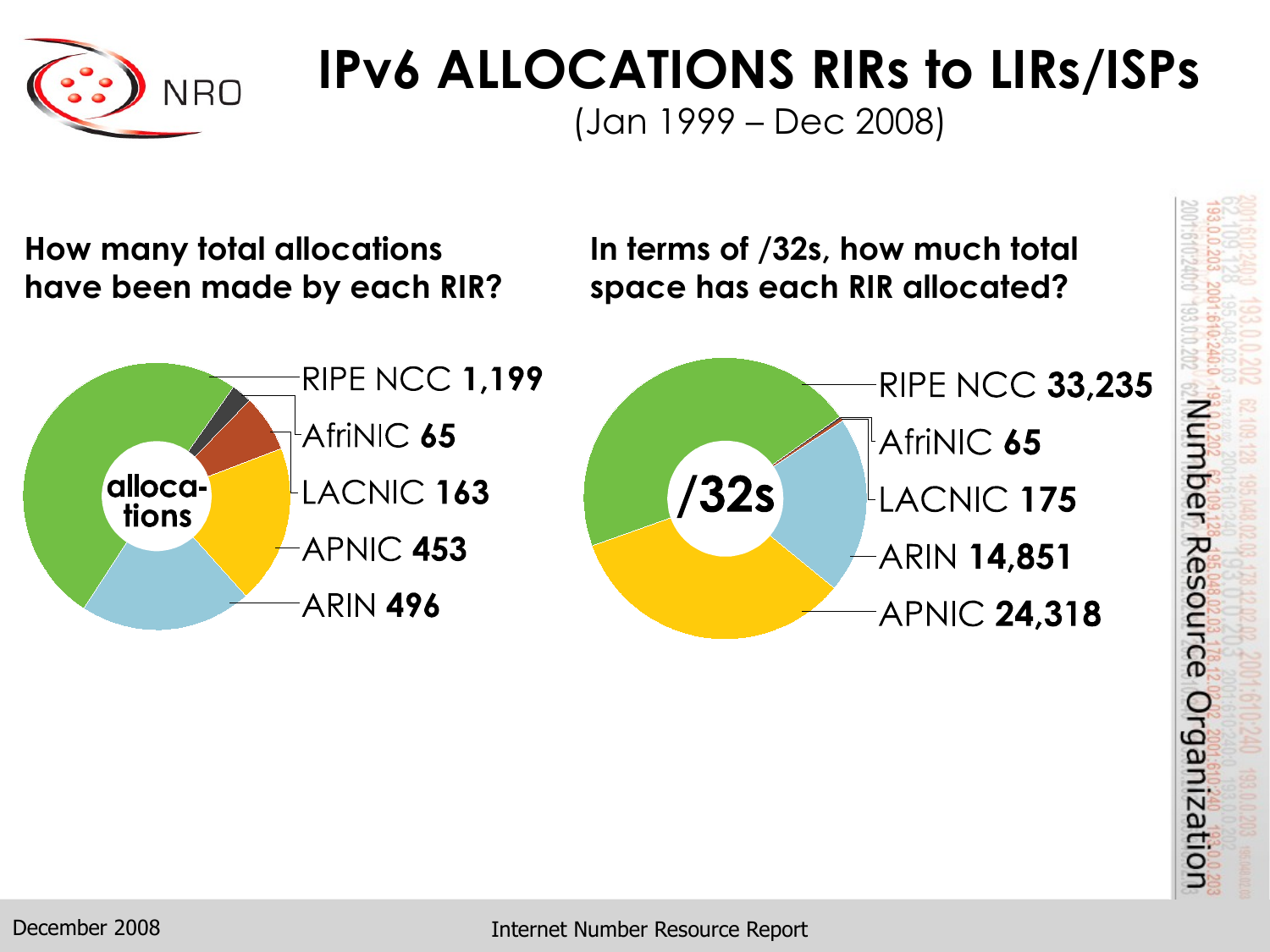

# **LINKS TO RIR STATISTICS**

- RIR Stats: www.nro.net/statistics
- Raw Data/Historical RIR Allocations: www.aso.icann.org/stats www.iana.org/assignments/ipv4-address-space www.iana.org/assignments/as-numbers www.iana.org/assignments/ipv6-unicastaddress-assignments